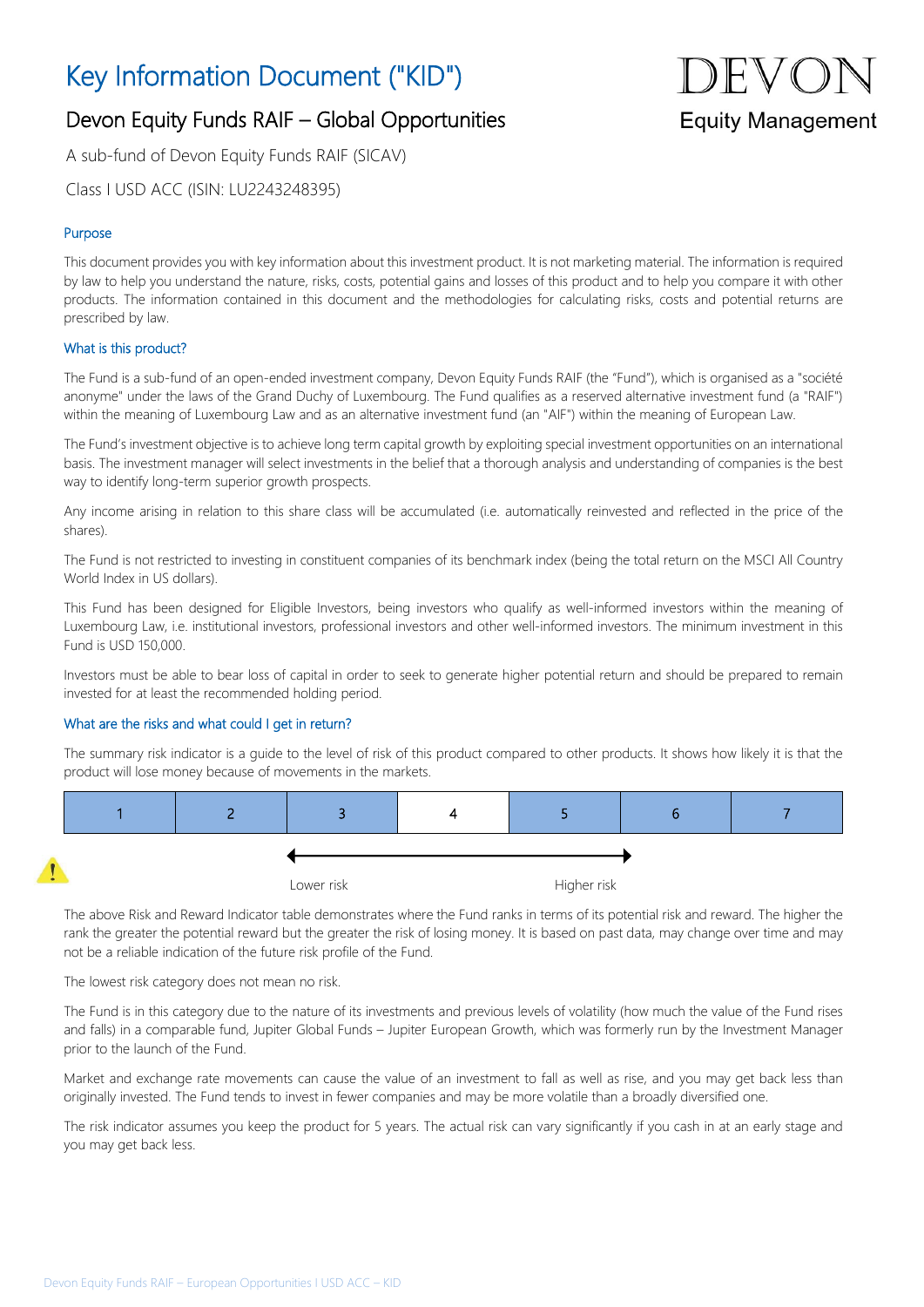#### Performance scenarios

| Investment 10,000 USD |                                     |           |           |           |  |
|-----------------------|-------------------------------------|-----------|-----------|-----------|--|
| Scenarios             |                                     | 1 year    | 3 years   | 5 years   |  |
| Stress scenario       | What might you get back after costs | 2,868     | 5,552     | 4,609     |  |
|                       | Average return each year (%)        | $-71.32%$ | $-17.81%$ | $-14.35%$ |  |
| Unfavourable scenario | What might you get back after costs | 9,120     | 9,981     | 11,473    |  |
|                       | Average return each year (%)        | $-8.80%$  | $-0.06%$  | 2.79%     |  |
| Moderate scenario     | What might you get back after costs | 11,405    | 14,595    | 18,678    |  |
|                       | Average return each year (%)        | 14.05%    | 13.43%    | 13.31%    |  |
| Favourable scenario   | What might you get back after costs | 13,886    | 20,779    | 29,604    |  |
|                       | Average return each year (%)        | 38.86%    | 27.61%    | 24.24%    |  |

This table shows the money you could get back over the recommended holding period, under different scenarios, assuming that you invest USD 10,000. However, it should be noted that the minimum investment in this Fund is USD 150,000.

#### Market developments in the future cannot be accurately predicted. The scenarios shown are only an indication of some of the possible outcomes based on recent returns. Actual returns could be lower.

The scenarios shown illustrate how your investment could perform. You can compare them with the scenarios of other products.

The scenarios presented are an estimate of future performance based on share price total returns from the past and are not an exact indicator. What you get will vary depending on how the market performs and how long you keep the investment. The figures do not take into account your personal tax situation, which may also affect how much you get back.

#### What happens if the Fund is unable to pay out?

As a shareholder of the Fund you would not be able to make a claim to the Financial Services Compensation Scheme in the event that the Fund is unable to pay out.

#### What are the costs?

The Reduction in Yield (RIY) shows what impact the total costs you pay will have on the investment return you might get. The total costs take into account one-off, ongoing and incidental costs.

The amounts shown here are the cumulative costs of the product itself, for three different holding periods. The figures are estimates and may change in the future.

The person selling you or advising you about this product may charge you other costs. If so, this person will provide you with information about these costs and show you the impact that all costs will have on your investment over time.

| Investment 10,000 USD               | vear   | 3 years | 5 years |
|-------------------------------------|--------|---------|---------|
| Total costs USD                     | 108.00 | 420.87  | 907.28  |
| Impact on return (RIY) per year (%) | 1.08%  | 1.08%   | 1.08%   |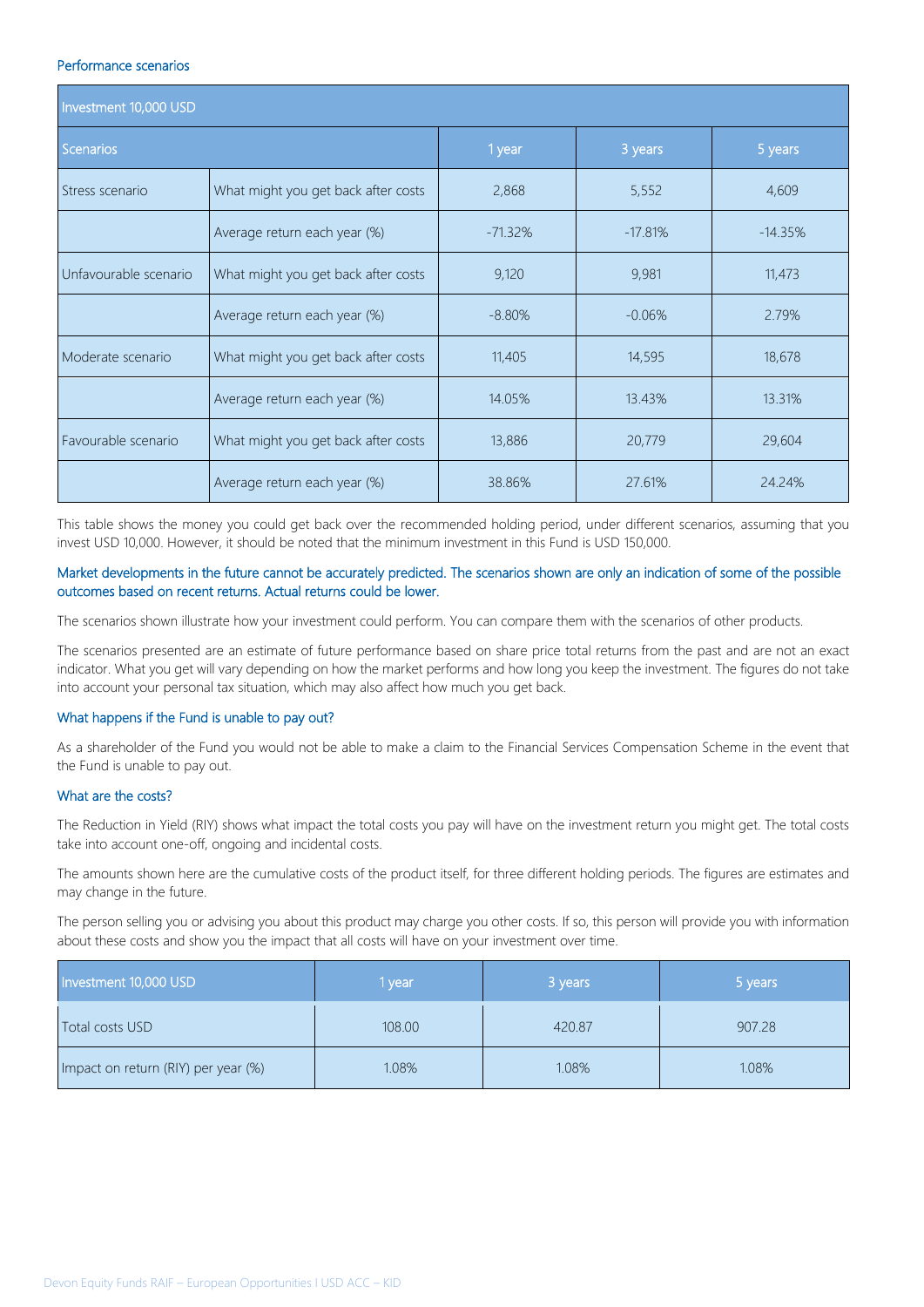#### Composition of Costs

The table below shows the impact each year of the different types of costs on the investment return you might get at the end of the recommended holding period and what the different cost categories mean:

#### This table shows the impact on return per year

| One-Off costs        | Entry costs (%)                 | 0%    | The impact of the costs you pay when entering your investment. This<br>is the most you will pay, and you could pay less. The impact of costs<br>are already included in the price. This includes the costs of distribution<br>of your product. |
|----------------------|---------------------------------|-------|------------------------------------------------------------------------------------------------------------------------------------------------------------------------------------------------------------------------------------------------|
|                      | Exit costs (%)                  | $0\%$ | The Impact of the costs of exiting your investment.                                                                                                                                                                                            |
| <b>Ongoing costs</b> | Portfolio transaction costs (%) | 0.08% | The impact of the costs of us buying and selling underlying<br>investments for the product.                                                                                                                                                    |
|                      | Other ongoing costs (%)         | 1.00% | The impact of the costs that we take each year for managing your<br>investments.                                                                                                                                                               |
| Incidental costs     | Carried interests (%)           | 0%    | The impact of the carried interest. We take these from your<br>investment if the product outperforms its benchmark.                                                                                                                            |

#### How long should I hold it and can I take my money out early?

The recommended holding period of 5 years has been selected for illustrative purposes only. Equity investments should be seen as longterm investments however there is no minimum (or maximum) holding period for the shares.

Investors are able to buy and sell shares weekly on every business day that falls on a Wednesday. Should Wednesday not be a Business Day, dealings will be undertaken on the next following Business Day. If you tell us to buy or sell shares before 1pm (Luxembourg time) on any dealing day we will make the transaction on the same day. If you tell us to buy or sell shares after 1pm (Luxembourg time) we will make the transaction on the following dealing day.

#### How can I complain?

As a shareholder of the Fund you do not have the right to complain to the UK's Financial Ombudsman Service (FOS) about the management of the Fund. Complaints about the Fund or the key information document should be sent to the address stated below:

| Postal address: | Devon Equity Management Limited, 123 Victoria Street, London SW1E 6DE |
|-----------------|-----------------------------------------------------------------------|
| Tel:            | +44 20 3985 0445                                                      |
| Website:        | www.devonem.com                                                       |
| E-mail:         | enquiries@devonem.com                                                 |

We will handle your request and provide you with feedback as soon as possible. Devon Equity Management Limited is authorised in the United Kingdom and regulated by the Financial Conduct Authority,

#### Other relevant information

As stated in the section 'What are the risks and what could I get in return?' above, the scenarios of estimated future performance are based on evidence from the past on how the value of this investment varies and are not an exact indicator of future performance. The scenarios are calculated on historical performance figures based on the last 5 years when markets have been particularly strong and might not be replicated in the future. When there has been steady and consistent growth over the relevant period of time it can make the performance scenarios look overly optimistic; past performance is not a guide to future performance and future returns could be significantly worse than shown.

The Fund was launched on 2 November 2020. The Investment Manager of the Fund is Devon Equity Management Limited. The Alternative Investment Fund Manager in Luxembourg is FundRock Management Company S.A. and the depository is J.P. Morgan SE, Luxembourg Branch.

Investors may obtain the Prospectus, the articles of incorporation and future annual (31 December) and half-yearly (30 June) reports and accounts by contacting the administrator, J.P. Morgan SE, Luxembourg Branch via Telephone: +352 46 26 85 973, Fax: +352 22 74 43, or Email: talux.Funds.queries@jpmorgan.com. These documents are available free of charge and are only available in English. The report and accounts includes details of the Fund's management fees, administrative expenses and borrowing costs, which are the main components of the other ongoing costs disclosed in the table above. The taxation regime applicable to the Fund may have an impact on the investor's personal tax position because the Fund is subject to Luxembourg rules and regulations.